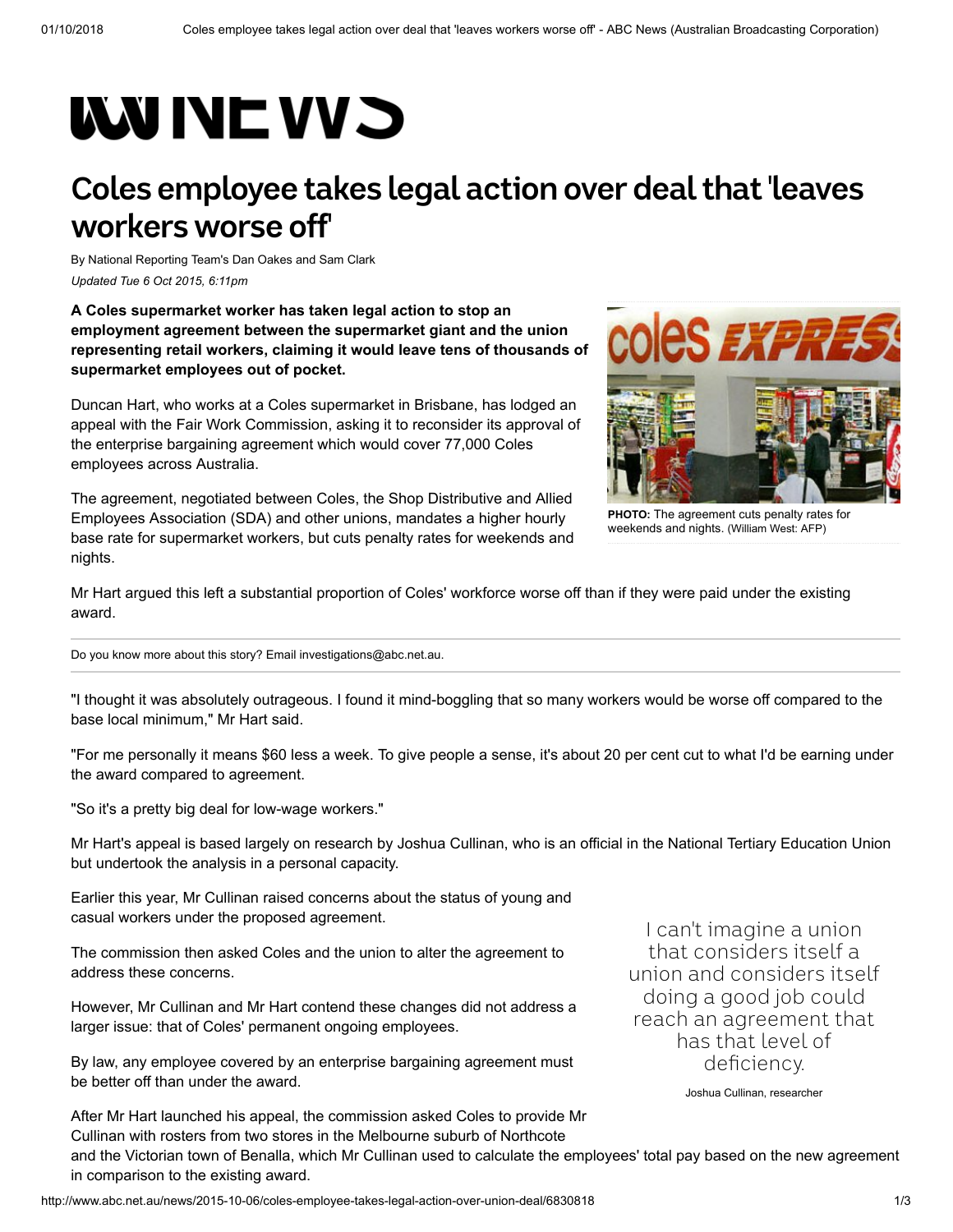01/10/2018 Coles employee takes legal action over deal that 'leaves workers worse off' - ABC News (Australian Broadcasting Corporation)

For the Coles store in the Melbourne suburb of Northcote, Mr Cullinan calculated that two-thirds of the permanent employees would be financially worse off by an annual total of \$55,000. He then extrapolated this across 770 Coles stores Australia-wide.

"On a basic arithmetic that we can see there is about \$60,000 if all the workers at Northcote that were adults that were ongoing, \$60,000 just at that store for a year," Mr Cullinan said.

"We could translate that to \$40 [million] or 50 million a year in wages not paid to workers compared to if they had of been working under the award.

"Any analysis by a union should have been able to identify these problems, they are bread and butter issues, and every union should be endeavouring to ensure that all their members are better off under the agreement.

"I can't imagine a union that considers itself a union and considers itself doing a good job could reach an agreement that has that level of deficiency."

## 'Union not encouraging workers to stand up'

As part of the bargaining process, Coles provided the commission with sample rosters to demonstrate that no employee would be worse off under the agreement.

However, Mr Cullinan argued those rosters were not representative of typical permanent employee, as they featured few weekend or evening hours.

"Unfortunately, some of the issues that we've now exposed at Coles simply weren't brought to the attention of the Fair Work Commission and they should have been," Mr Cullinan said.

"And so if the commission has made a judgment based on information that wasn't provided, that would be one way.

"The other way was just a flaw in the system which allowed for this agreement to be navigated through the commission and made law when really it should have been held up much earlier."

Coles has argued that Mr Hart should not be allowed to appeal against the agreement being passed, claiming that Mr Cullinan is the real appellant and that he is "simply using Hart as a vehicle to pursue his own personal agenda".

Both Mr Hart and Mr Cullinan dispute this. Mr Hart is a former SDA shop steward who has publicly criticised the union hierarchy over its conservative stance on issues such as marriage equality and the standard of representation it offers its members.

"[The union] is not actually trying to organise the workers to stand up for their rights," Mr Hart said.

"The fact that this could even be a question that their award would be better than the agreement, that really speaks to a big problem that's going on now with retail, and shows that the union isn't doing its job of organising workers to stand up for their rights."

It was revealed earlier this year by Fairfax Media that the union pays Coles and Woolworths up to \$5 million a year in "administrative costs" to deduct union dues from employees' pay packets.

A hearing will be held next week to decide whether Mr Hart should be given leave to appeal the decision.

Spokesmen for Coles and the union said neither would comment while the legal process was going on.

## Coles case studies

| <b>Employee</b> | Pseudonym | Location | <b>Employment</b><br>status | Weekly<br>wage<br>under<br>award | Weekly<br>wage<br>under<br>2015<br><b>EBA</b> | <b>Difference</b><br>per week | Per<br>annum |  |
|-----------------|-----------|----------|-----------------------------|----------------------------------|-----------------------------------------------|-------------------------------|--------------|--|
|-----------------|-----------|----------|-----------------------------|----------------------------------|-----------------------------------------------|-------------------------------|--------------|--|